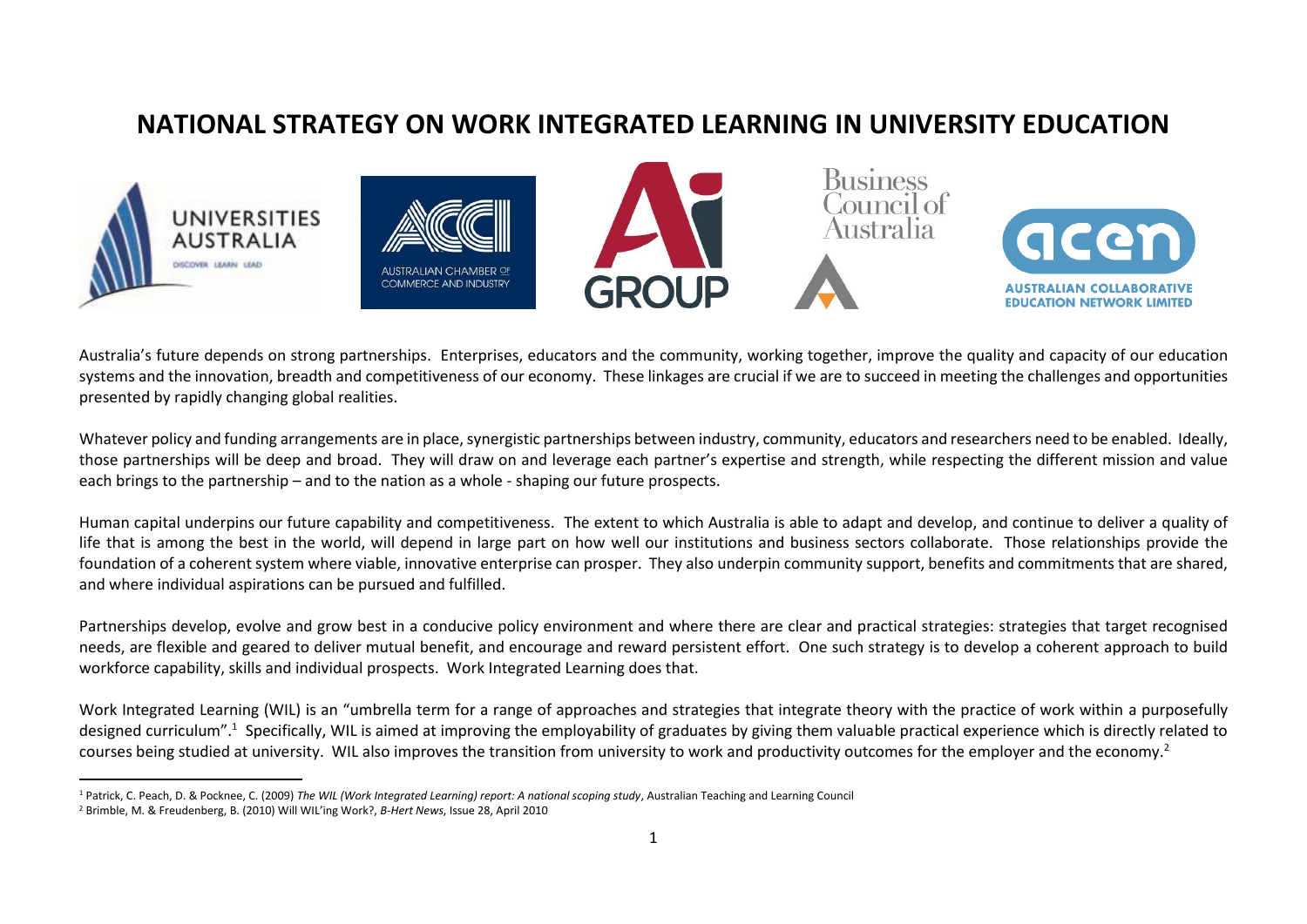This National WIL Strategy is designed to increase opportunities to participate in WIL, recognising the benefits to students, employers, universities and the economy.

WIL facilitates the transition between preparing for and operating in a high skills work environment. It empowers students to understand, adapt to and apply skills in the workplace. It helps ensure they are equipped to plan, instigate and navigate careers in an environment where conceptual, adaptive, personal, technical and vocational skills – their human capital – will be continually drawn on and challenged. As such, WIL helps build capabilities that reduce the personal and community risk of economic downturn and bolsters what we need to weather and recover from those downturns. WIL is about producing the highly skilled workforce to meet industry and community needs. Beyond that, it helps lay the foundation for deep cross-sector engagement.

Many employers already provide these opportunities. The reasons for participating vary, but research shows<sup>3</sup> businesses that participate in WIL see its value in the graduates who enter the workplace. Often they do it to "give back" to the industry or profession; aid future recruitment; access new thinking and ideas; establish links with universities, emerging research and practice; and to refresh the organisation. It is more common for employers with 15 or more staff who have been operating for 20 or more years to engage in WIL. However, good partnerships are evident across most industry sectors, and all sizes of operation. While universities or students often initiate contact, businesses often maintain engagement long-term and inhibiting factors tend to dissipate with exposure and as the relationship matures and benefits are realised. Deeper links between employers and universities can, for instance, lead to employers understanding better how to apply the skills of their workforce, accessing and adopting the best new ideas and technologies from around the world.

For students, WIL experiences such as placements and work-oriented projects, where industry and community partners contextualise education, can make a real difference to their skills and capacity. Students, and subsequently graduates, better apply knowledge, adjust to, integrate with and become resilient in the workplace, engage in challenges and improve outcomes. Unsurprisingly student demand for WIL is high, as many recognise the opportunity it provides to develop, apply and contextualise what they are learning – give life to theory and reinforce teaching practice. Graduates identify WIL as having positive impact in making the transition to work and their competitiveness in the labour market, often identifying the practical experience they gained through WIL as crucial to getting a job. Clearly, the perception of graduates in this regard is also reflected in employer hiring decisions.

For universities, most with decades-long partnerships with employers developing the professional and vocational skills of students, the benefits include ensuring the currency and relevance of the education they provide in an operating environment that has never evolved more rapidly. The higher education sector has never faced greater demand or a more competitive global environment than it does at present. Equally, the choices available to students and the potential to seek out an education that meets their particular interests and ambitions has never been greater. Higher education is now characterised by high demand by people seeking knowledge and skillsets that are more complex and adaptable, that will enable them to compete in a rapidly changing and dynamic environment. Meeting those demands requires strong, quality partnerships of which WIL can be a central part.

 $\overline{\phantom{a}}$ 

*<sup>3</sup> Engaging Employers in Work Integrated Learning: Current State and Future Priorities* – Report to the Department of Industry, PhillipsKPA, September 2014 <http://www.industry.gov.au/skills/Publications/Pages/Engaging-Employers-in-Work-Integrated-Learning-Current-State-and-Future-Priorities.aspx>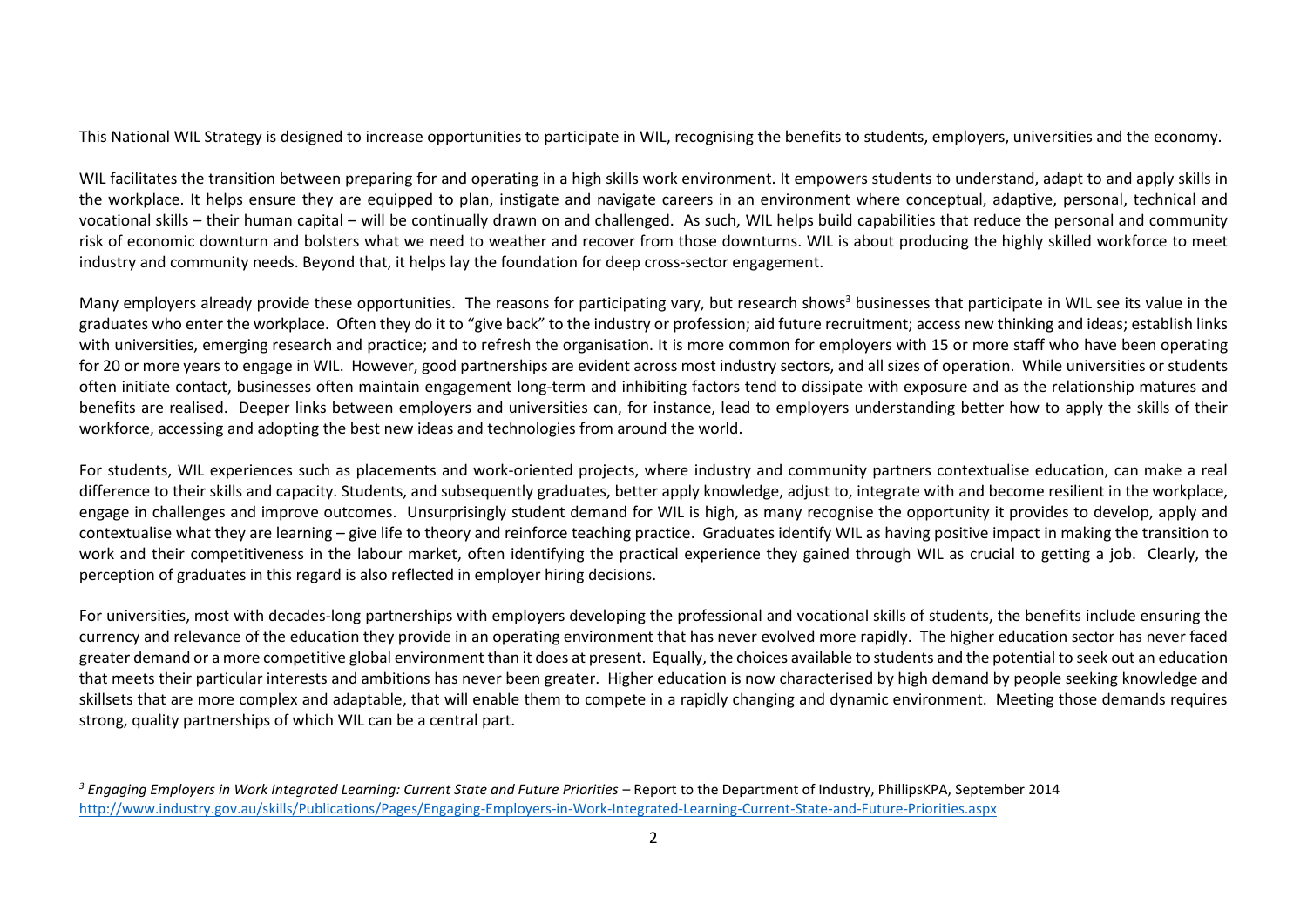There are hurdles and this Strategy aims to address them. But there is extensive research about, and many examples of, high quality practice. These have informed the development of the Strategy.

An integrated framework is needed to accelerate growth in WIL, as is a shift in culture. What is needed now is national leadership.

This Strategy is an integrated framework. It aims to target barriers, boost enablers and expand opportunities to partner in WIL from the perspectives of universities, employers and students. It aims to focus effort, and engage government and other stakeholders in developing the knowledge, skills and productive capacity of our workforce; build practical partnerships - between employers and universities; and lay the groundwork for deeper collaboration on research driven innovation and growth. The Strategy has also been developed recognising we face a tight budgetary context.

Importantly, we are not working from a standing start. Good headway is being made across the business and university sectors, nationally and in state and territory spheres, with industry bodies and professional associations, government agencies, individual enterprises and university faculties. Those activities provide impetus to many of the actions identified in this Strategy. These efforts deserve coherent leadership and support.

This Strategy will require persistent effort over several years: it has no end date, any more than increasing knowledge, innovation or competitive advantage have an end date. However demonstrating progress is important and our intentions here are embedded in the Strategy. We will communicate our progress- first in establishing the Strategy. We will continue to inform the community of progress as we work with government and other stakeholders to implement the Strategy. Some actions are well in train, others can and should be acted on quickly. Other elements will take a longer term effort.

#### The National WIL Strategy proposes action in eight key areas:

- **1. Provide national leadership to expand Work Integrated Learning (WIL)**
- **2. Clarify government policy and regulatory settings to enable and support growth in WIL**
- **3. Build support - among students, universities, employers across all sectors and governments - to increase participation in WIL**
- **4. Ensure the investment in WIL is well targeted and enables sustainable, high quality experiences, stakeholder participation and growth**
- **5. Develop university resources, processes and systems to grow WIL and engage business and community partners**
- **6. Build capacity for more employers to participate in WIL**
- **7. Address equity and access issues to enable students to participate in WIL**
- **8. Increase WIL opportunities for international students and for domestic students to study off-shore.**

The focus of the Strategy is primarily facilitative. The contributing partners are aware of the resource constraints facing the sectors they represent and on government budgets. Consequently, the Strategy has been designed to promote WIL and partnerships drawing on existing resources and coordinating activity for greater impact. Nonetheless, the extent and speed at which the Strategy is able to be progressed depends on the resources and effort put to that purpose. Given the benefits of WIL to employability, workforce skills and productivity, supporting industry and community based employers and the economy, ensuring a sustainable increase and broadening of WIL opportunities to develop our human capital is crucial.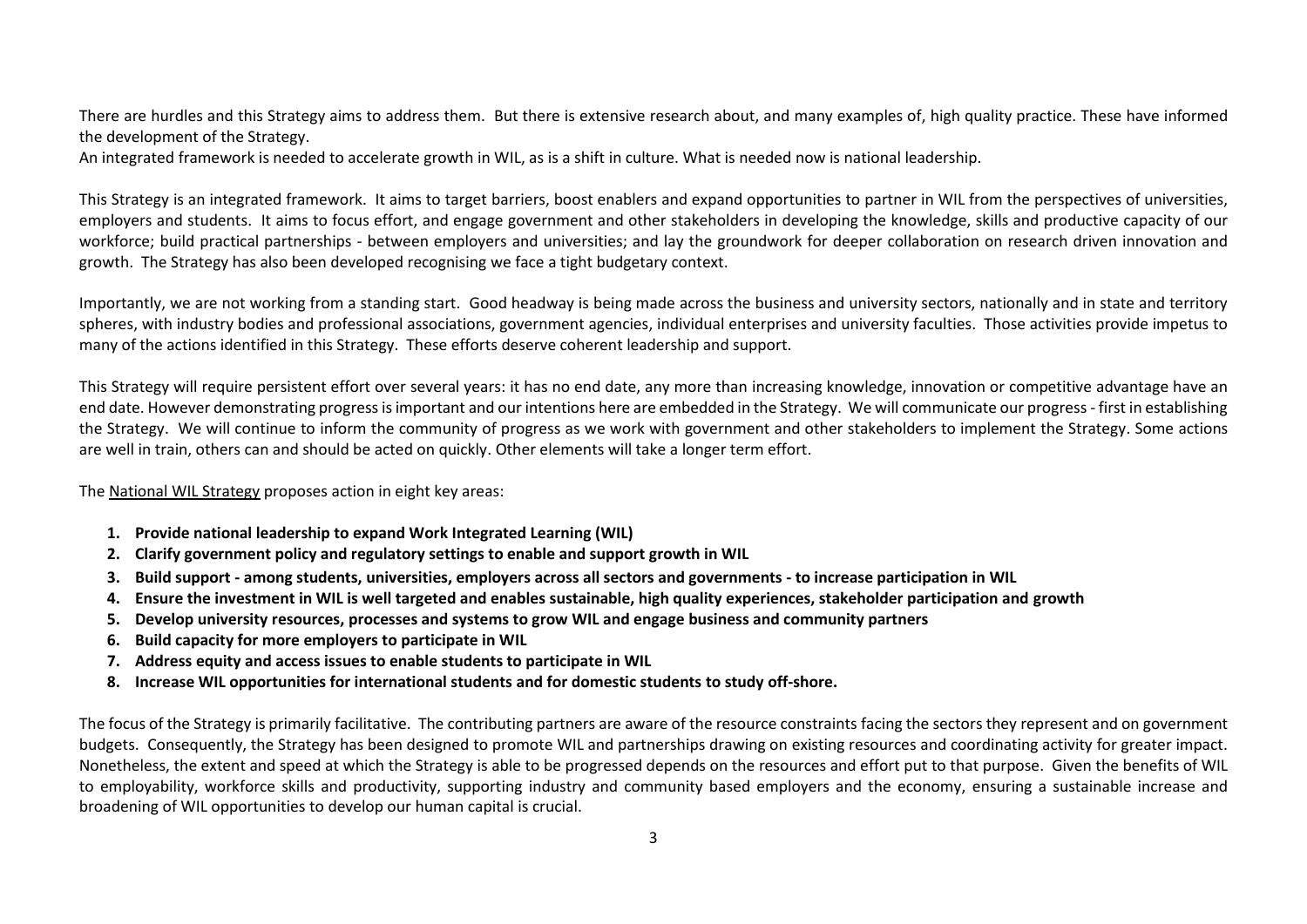## **NATIONAL STRATEGY ON WORK INTEGRATED LEARNING IN UNIVERSITY EDUCATION**

 $\blacksquare$ 

<u> 1989 - Andrea Santa Andrea Andrea Andrea Andrea Andrea Andrea Andrea Andrea Andrea Andrea Andrea Andrea Andr</u>

|                                          | 1. Provide national leadership to expand Work Integrated Learning (WIL)                                                                                                          |
|------------------------------------------|----------------------------------------------------------------------------------------------------------------------------------------------------------------------------------|
| <b>Enabling approaches</b>               | <b>Actions</b>                                                                                                                                                                   |
| 1.1 Collaborate in driving an expansion  | Partners advocate for the implementation of this National Strategy on WIL.<br>а.                                                                                                 |
| in WIL opportunities.                    | Partners build support for WIL around shared, complementary objectives and interests, engage their membership,<br>b.<br>identify issues requiring attention and seek resolution. |
|                                          | Agree a common language and interpretation of WIL (what it is and is not) which is readily understood by all<br>c.<br>participants.                                              |
| 1.2 Ensure mechanisms are in place to    | Partners develop and report publicly on progress in implementing the National Strategy on WIL, and to jointly<br>а.                                                              |
| enable collaboration, implement the      | promote the Strategy.                                                                                                                                                            |
| Strategy and strengthen the partnership. | Partners ensure the work agenda is informed and supported by their executive and relevant advisory bodies and<br>b.                                                              |
|                                          | that other key stakeholders - including, for example: the Office of the Chief Scientist; the Business-Higher Education                                                           |
|                                          | Roundtable (B-HERT); profession or industry-specific bodies - are engaged actively in the agenda.                                                                                |
| 1.3 Engage the support of political      | Promote the agenda to relevant portfolio Ministers and their agencies, and secure their agreement to participate<br>а.<br>in developing and implementing the agenda.             |
| leaders and policy makers.               | Identify WIL champions (or ambassadors) from across sectors and government.<br>b.                                                                                                |
|                                          | Convene a high level roundtable of business, employer, university and relevant Commonwealth government<br>c.                                                                     |
|                                          | portfolios to identify and develop a coordinated cross-portfolio approach to progress the National Strategy (See<br>Item $3.1$ ).                                                |
|                                          | Ensure developments in WIL complement other government policy and investment priorities - including in Higher<br>d.                                                              |
|                                          | Education policy; the Industry Innovation and Competitiveness Agenda; the Reform of the Federation White Paper                                                                   |
|                                          | process; VET reform; implications of Free Trade Agreements (FTAs); proposed re-vitalisation of a national Careers                                                                |
|                                          | Development Strategy; the review of immigration and visa programmes; state and territory policies and<br>programmes where appropriate.                                           |
|                                          | e. Contribute to national surveys and the development of performance indicators to assess and monitor the extent                                                                 |
|                                          | and satisfaction of student and employer participants in WIL, noting the need to:                                                                                                |
|                                          | agree a common language and interpretation of WIL (Action 1.1c)                                                                                                                  |
|                                          | complement the Quality Indicators in Learning and Teaching (QILT) initiative (announced in the 2014-15                                                                           |
|                                          | Budget) and related surveys on satisfaction and outcomes and                                                                                                                     |
|                                          | contain the associated reporting cost and burden.                                                                                                                                |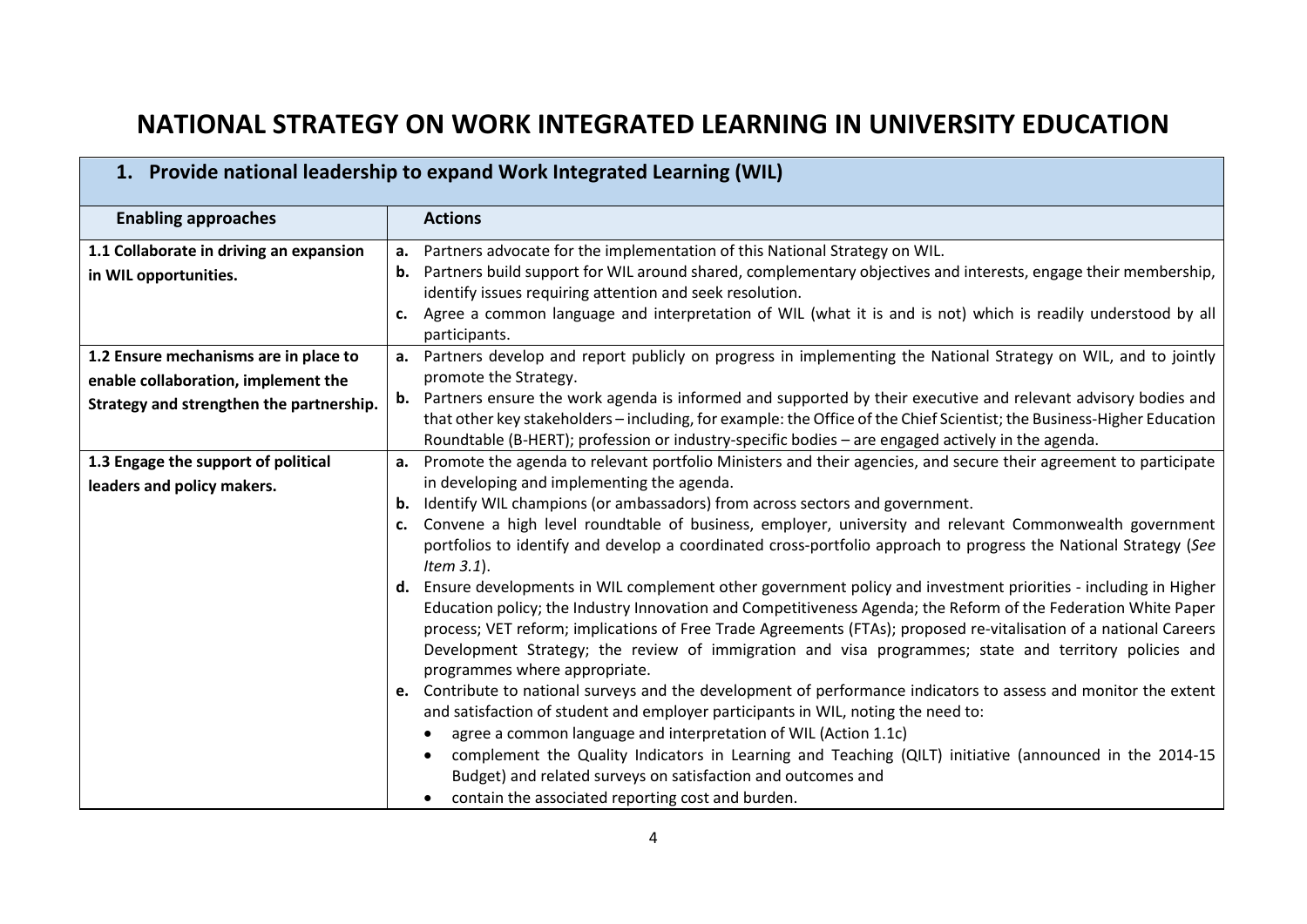| 1.4 Establish a national profile of current $ a$ . | Develop a work program to systematically collect data and establish a baseline of the spread and extent of WIL   |
|----------------------------------------------------|------------------------------------------------------------------------------------------------------------------|
| WIL activity to inform next steps and              | activity undertaken, student participation and demand as part of a university course in Australia:               |
| future growth opportunities.                       | Draw on existing research and information, such as base-line data collected by the Office of the Chief Scientist |
|                                                    | on STEM subjects during 2014.                                                                                    |
|                                                    | Identify existing mechanisms and opportunities to collect additional information needed to establish the         |
|                                                    | baseline profile.                                                                                                |

# **2. Clarify government policy and regulatory settings to enable and support growth in WIL**

| <b>Enabling approaches</b>                                                                                                                                                         |          | <b>Actions</b>                                                                                                                                                                                                                                                                                                                                                                                                                                                                                                                                                                                                                                                                                                                                                                                                                                                                                                                                                                                                                                                                                                                                                                                                                                                                                                                                                                                                                                                                                                                   |
|------------------------------------------------------------------------------------------------------------------------------------------------------------------------------------|----------|----------------------------------------------------------------------------------------------------------------------------------------------------------------------------------------------------------------------------------------------------------------------------------------------------------------------------------------------------------------------------------------------------------------------------------------------------------------------------------------------------------------------------------------------------------------------------------------------------------------------------------------------------------------------------------------------------------------------------------------------------------------------------------------------------------------------------------------------------------------------------------------------------------------------------------------------------------------------------------------------------------------------------------------------------------------------------------------------------------------------------------------------------------------------------------------------------------------------------------------------------------------------------------------------------------------------------------------------------------------------------------------------------------------------------------------------------------------------------------------------------------------------------------|
| 2.1 Align government policy and<br>regulation to support growth in WIL.                                                                                                            | а.<br>b. | Work with Commonwealth agencies to convene a roundtable of business, employer, university and other relevant<br>stakeholders to identify and develop a cross-portfolio agenda to enable growth in WIL and address regulatory<br>impediments (including unintended impacts associated with unaligned policy):<br>Scope to include taxation arrangements impacting on employers and universities; income support for students;<br>treatment of 'work experience' under the Higher Education Administrative Guidelines.<br>Involving (for example) the Department of Education and Training, Department of Industry (including the Office<br>of the Chief Scientist); Department of Employment (including the office of the Fair Work Ombudsman);<br>Australian Taxation Office; Department of Immigration and Border Protection.<br>Seek government commitment to convene the roundtable during 2015.<br>Ensure information about the workplace relations status of WIL participants is accurate, clear and readily available<br>to facilitate appropriate placements (continuing work with the Fair Work Ombudsman to clarify distinctions<br>between vocational work-based placements and unpaid work). Address areas of potential confusion and emerging<br>issues regarding workplace relations and workplace-based WIL - including (as required) employment status and<br>obligations; workplace health and safety; workplace insurance and liability; and issues related to sensitive<br>personal/commercial/other material. |
| 2.2 Ensure reliable information is<br>available to students and employers to<br>support the integrity of interactions<br>involving third party providers arranging<br>internships. | а.       | Noting the increasing presence of third party providers seeking to engage with universities and students to access<br>internships for payment, develop and disseminate resources, including guidelines on the efficacy, risks and benefits,<br>role and operation associated with third party providers. (Refer 5.2d and 8.1d)                                                                                                                                                                                                                                                                                                                                                                                                                                                                                                                                                                                                                                                                                                                                                                                                                                                                                                                                                                                                                                                                                                                                                                                                   |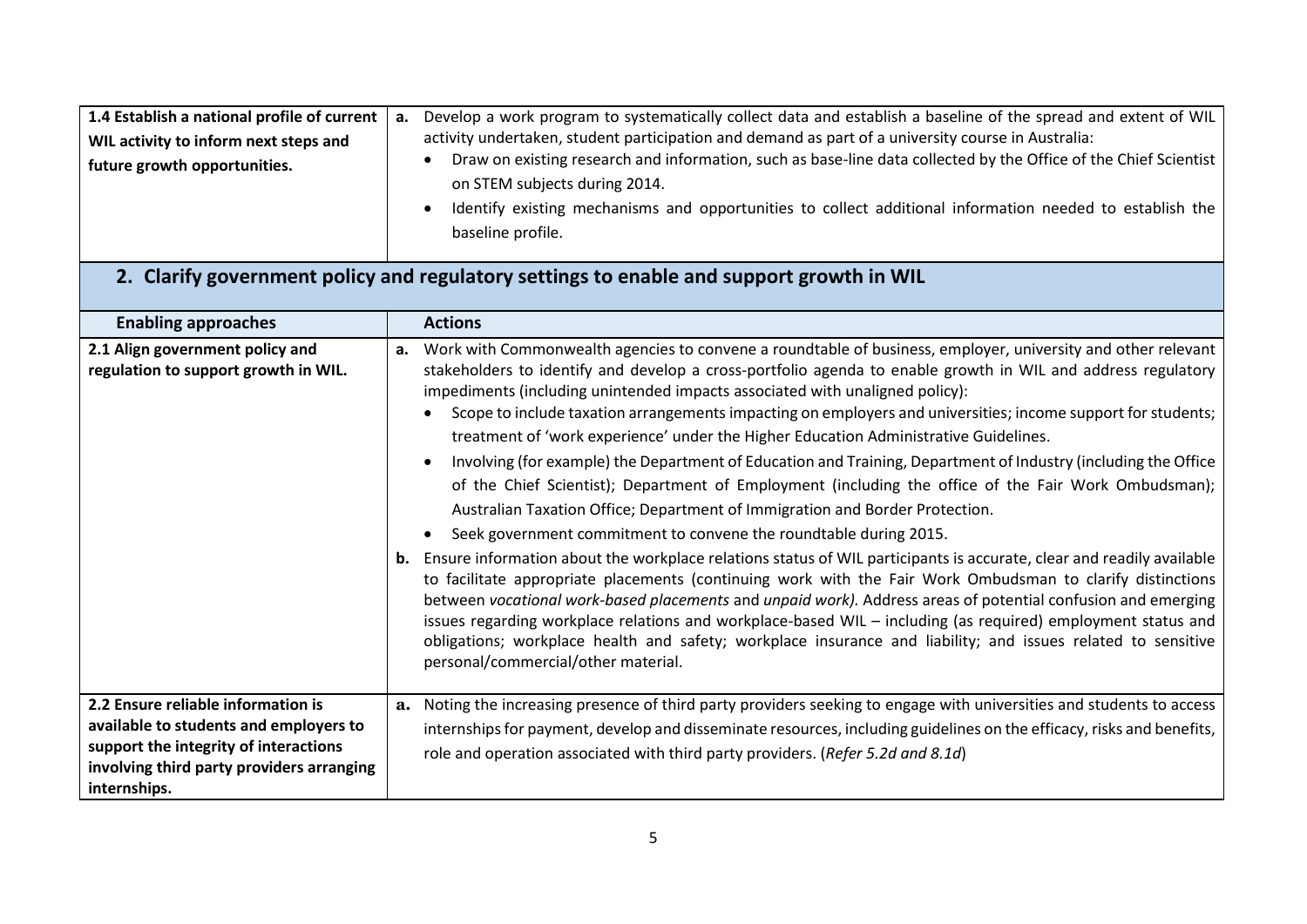### **3. Build support - among students, universities, employers across all sectors and governments - to increase participation in Work Integrated Learning**

| <b>Enabling Approaches</b>               |    | <b>Actions</b>                                                                                                                                              |
|------------------------------------------|----|-------------------------------------------------------------------------------------------------------------------------------------------------------------|
| 3.1 Ensure clear, concise and accessible | a. | Collate, develop (as needed) and promote access to tailored information resources about:                                                                    |
| information about WIL is available.      |    | What WIL is - including examples illustrating the breadth of discipline, settings and approaches employed.                                                  |
|                                          |    | Roles, responsibilities and expected outcomes for i) employers ii) students and iii) universities participating in                                          |
|                                          |    | WIL and what each can expect in terms of the parties engaged.                                                                                               |
| 3.2 Promote the benefits of WIL.         |    | a. Articulate the value proposition of WIL for each key WIL target audience (e.g. The practical benefits for employers                                      |
|                                          |    | - such as completion of short term projects, workforce planning and recruitment, industry promotion: For students                                           |
|                                          |    | - the practical application of learning, development of employability skills and cultural awareness, industry<br>connections etc.).                         |
|                                          |    | <b>b.</b> Develop a national communication and engagement strategy – including examples of WIL; who benefits and how;<br>case studies; how to get involved. |
|                                          | c. | (Subject to resourcing capacity, possibly drawing on existing programmes aimed at promoting business and skills                                             |
|                                          |    | development) Develop tailored strategies in priority areas - for example:                                                                                   |
|                                          |    | Promoting STEM, working through the Industry Working Group established by the Office of the Chief Scientist;                                                |
|                                          |    | SME participation in WIL;                                                                                                                                   |
|                                          |    | Particular students cohorts e.g. Indigenous students, students with caring responsibilities;<br>Rural / regional; and                                       |
|                                          |    | Specific industry/sector participation - such as agribusiness, high end manufacturing, information and                                                      |
|                                          |    | communications technology (ICT), financial services, etc.                                                                                                   |
| 3.3 Improve the capacity of students and | а. | Establish good practice guidelines, including pre-participation expectation and outcome guides, support materials,                                          |
| employers to prepare for and engage in   |    | processes and sample templates to support effective WIL practice (noting relevant work is currently being                                                   |
| WIL.                                     |    | supported by the Commonwealth Office of Learning and Teaching).                                                                                             |
|                                          | b. | Ensure specific learning objectives of the WIL experience, including 'soft skills', are assessed as part of the                                             |
|                                          |    | experience and are understood and agreed by all parties involved prior to commencement (e.g. interpersonal skills,                                          |
|                                          |    | team work, organisational skills, understanding the workplace environment).                                                                                 |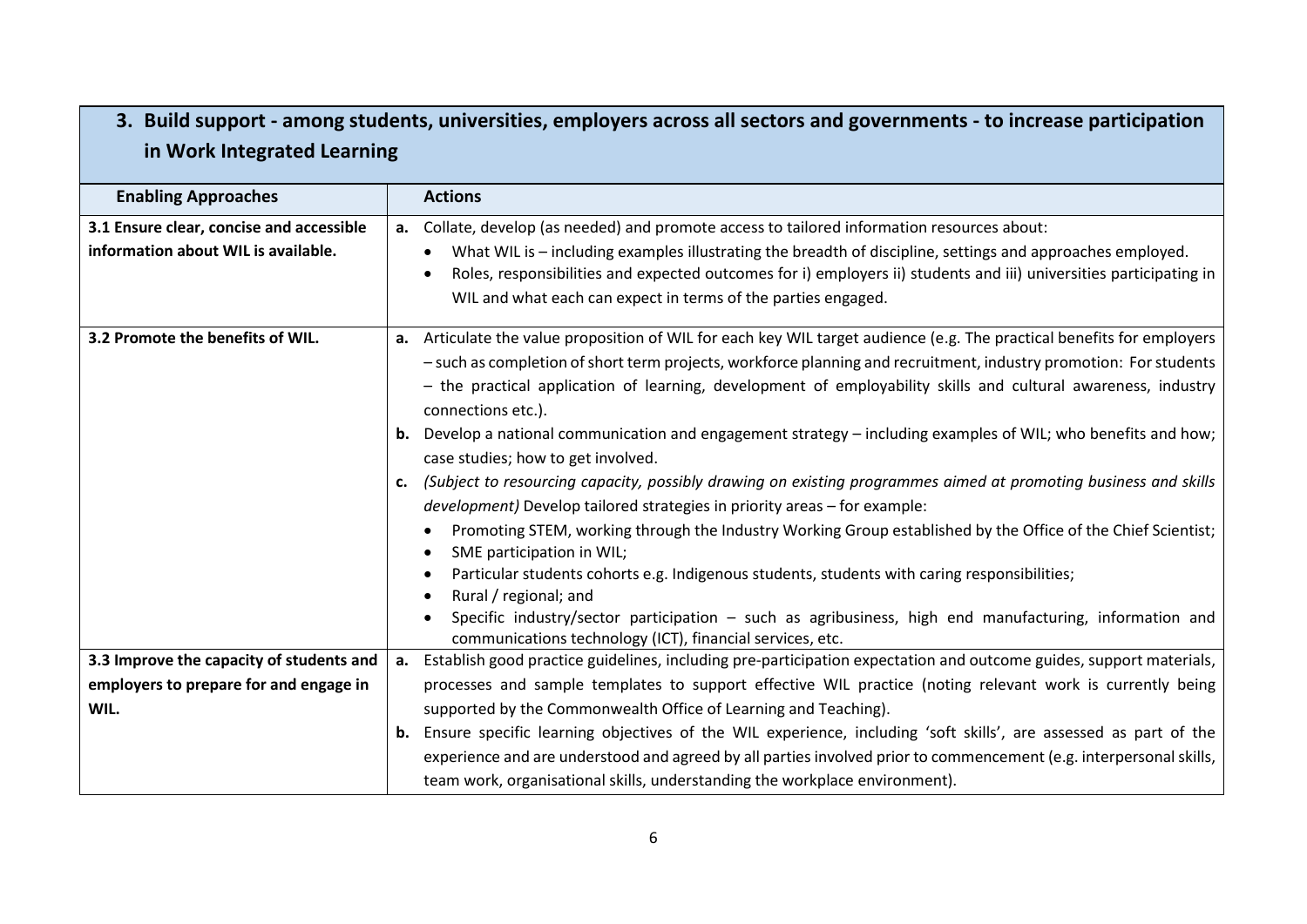|                                         | c.       | Investigate a framework to assist in facilitating partnerships between universities and employers that optimises<br>students' employability skills.                                                                                                                                                                                                                                                                                                                                                                                                                                                                                                                                                                                                                                                                                                                                                                                                                                                                                                     |
|-----------------------------------------|----------|---------------------------------------------------------------------------------------------------------------------------------------------------------------------------------------------------------------------------------------------------------------------------------------------------------------------------------------------------------------------------------------------------------------------------------------------------------------------------------------------------------------------------------------------------------------------------------------------------------------------------------------------------------------------------------------------------------------------------------------------------------------------------------------------------------------------------------------------------------------------------------------------------------------------------------------------------------------------------------------------------------------------------------------------------------|
| 3.4 Draw on available research to       | а.       | Collate and promulgate the extensive research and knowledge available on WIL.                                                                                                                                                                                                                                                                                                                                                                                                                                                                                                                                                                                                                                                                                                                                                                                                                                                                                                                                                                           |
| improve the quality of WIL experiences  |          | <b>b.</b> (Subject to resourcing) Use research findings to develop and implement pilots in sectors and situations where                                                                                                                                                                                                                                                                                                                                                                                                                                                                                                                                                                                                                                                                                                                                                                                                                                                                                                                                 |
| and the levels of participation in WIL. | d.<br>e. | impediments have been identified but which offer strong prospects for benefit and growth (e.g. STEM; SMEs and<br>select industry sectors; remote and regional; international students; multi-disciplinary projects and placements).<br>Develop a coordinated, prioritised WIL research agenda across government, with an immediate emphasis on<br>expanding and broadening WIL (drawing on work undertaken by the Office of Learning and Teaching, Department<br>of Industry and the Office of the Chief Scientist).<br>Draw on available research and practice to develop pilots and effective implementation.<br>Research the effects of WIL participation on student and graduate motivational and attitudinal change and<br>resilience effects.<br>Develop a national research and evaluation framework for WIL in the medium term to refine effective practice and<br>build the evidence base for targeted future investment (possibly including models to quantify the costs, benefits<br>and maximise the return on investment of WIL practice). |

# **4. Ensure the investment in WIL is well targeted and enables sustainable, high quality experiences, stakeholder**

#### **participation and growth**

| <b>Enabling Approaches</b>              |    | <b>Actions</b>                                                                                                |
|-----------------------------------------|----|---------------------------------------------------------------------------------------------------------------|
| 4.1 Identify the costs and benefits     | а. | Work with government agencies to undertake a comprehensive assessment of the value of WIL in terms of student |
| (including return on investment) with   |    | outcomes; employer benefits; employer/university engagement; professional and workforce development; and the  |
| WIL for all stakeholders; and promote a |    | economy; and considering:                                                                                     |
| sustainable resourcing / investment     |    | An assessment of existing financial and other support mechanisms, and their effectiveness;<br>٠               |
| system.                                 |    | Employer/ business incentive structures;<br>٠                                                                 |
|                                         |    | WIL resourcing arrangements in universities;<br>$\bullet$                                                     |
|                                         |    | Student support programs;<br>$\bullet$                                                                        |
|                                         |    | Best practice, innovative approaches that ameliorate the costs of WIL; and<br>$\bullet$                       |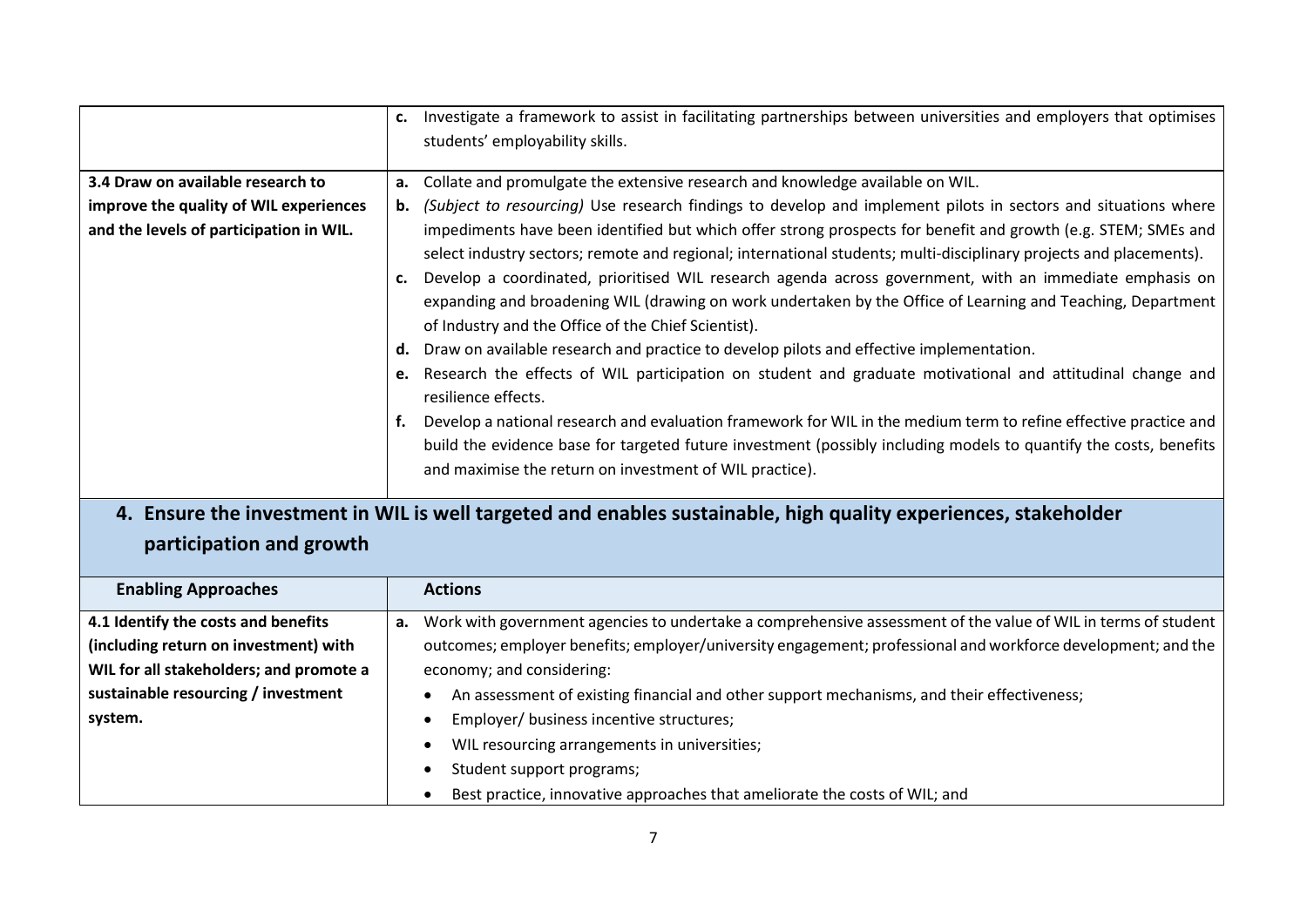|                                                                    |    | • Opportunities to develop and promote sustainable resourcing systems.                                                                                                                                                                                                                                                                                                                               |
|--------------------------------------------------------------------|----|------------------------------------------------------------------------------------------------------------------------------------------------------------------------------------------------------------------------------------------------------------------------------------------------------------------------------------------------------------------------------------------------------|
|                                                                    |    | b. Advocate for coherent policy and investment structures that effectively support WIL activities and partnership.                                                                                                                                                                                                                                                                                   |
|                                                                    | c. | Work with government to identify existing resources to enable progress of the National Strategy.                                                                                                                                                                                                                                                                                                     |
|                                                                    |    | 5. Develop university resources, processes and systems to grow WIL and engage business and community partners                                                                                                                                                                                                                                                                                        |
| <b>Enabling Approaches</b>                                         |    | <b>Actions</b>                                                                                                                                                                                                                                                                                                                                                                                       |
| 5.1 Strengthen WIL capacity and practice                           |    | a. Develop and promote a WIL leadership and guidance framework - a resource to assist universities to develop and                                                                                                                                                                                                                                                                                    |
| in universities.                                                   |    | tailor WIL activity - including aspects such as policy and resourcing, culture, external engagement, pedagogy,<br>curriculum development, WIL logistics, implementation, assessment, evaluation and quality assurance, staff<br>capability and practitioner professional development.<br>b. Identify and profile examples of best and innovative university support for WIL practice and engagement: |
|                                                                    |    | • To resource and embed WIL as a core function/priority in university operations; and                                                                                                                                                                                                                                                                                                                |
|                                                                    |    | To facilitate engagement of academic staff in WIL activities, through performance agreements, incentive<br>structures or other mechanisms.                                                                                                                                                                                                                                                           |
|                                                                    |    | Rewards and recognition: identify and profile examples of effective reward and recognition frameworks that<br>include and promote work integrated learning.                                                                                                                                                                                                                                          |
| 5.2 Promote employer engagement and<br>improve access and support. | a. | Identify the resource implications associated with effective industry engagement and implementation of quality,<br>sustainable WIL.                                                                                                                                                                                                                                                                  |
|                                                                    |    | <b>b.</b> Review university access and response processes and strategies to enable external parties to better identify,<br>navigate and contact appropriate staff - considering coordination, referral and brokerage approaches and options;<br>arrangements within universities, across relevant discipline areas nationally; and the university sector as a whole.                                 |
|                                                                    | c. | Review existing on-line resources to improve useability, currency and comprehensiveness of information, including<br>resourcing requirements.                                                                                                                                                                                                                                                        |
|                                                                    |    | d. Review and report on the use and potential of third party intermediaries and brokerage organisations, including<br>charging, quality assurance and regulatory arrangements.                                                                                                                                                                                                                       |
| 5.3 Increase accredited WIL content in                             | а. | Review a range of WIL activities undertaken as unit(s) of a university course to:                                                                                                                                                                                                                                                                                                                    |
| course curricula.                                                  |    | Assess the relevance to curricula requirements (including authenticity, integration of theory and practice,                                                                                                                                                                                                                                                                                          |
|                                                                    |    | alignment with learning outcomes and assessment);                                                                                                                                                                                                                                                                                                                                                    |
|                                                                    |    | Identify whether the activity is mandatory or optional; and                                                                                                                                                                                                                                                                                                                                          |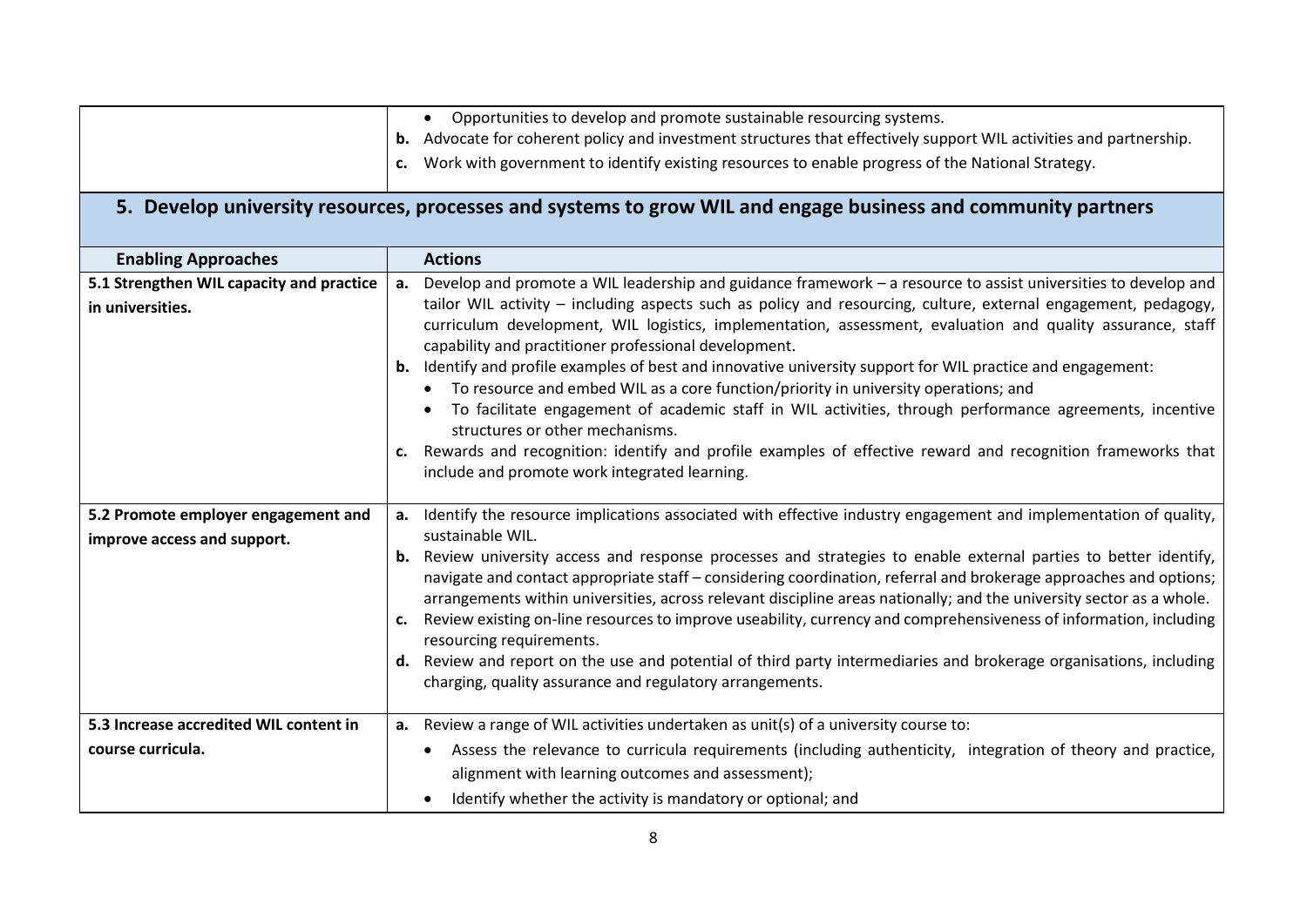|                                         | Identify whether the activity is a) formally assessed and b) for credit.                                                                                                                    |
|-----------------------------------------|---------------------------------------------------------------------------------------------------------------------------------------------------------------------------------------------|
|                                         | Pending the findings in 5.3a) work with stakeholders to promote incorporation of appropriate WIL experience into<br>b.                                                                      |
|                                         | accredited course curricula.                                                                                                                                                                |
|                                         | Identify good practice approaches and examples of industry and community input to curricula development,<br>involving:                                                                      |
|                                         | A review of course curricula development processes and practices;                                                                                                                           |
|                                         | Identification of issues that promote or impede assessment of WIL as 'for credit' in curricula; and                                                                                         |
|                                         | Key stakeholders, including senior university academic leaders, academic boards, TEQSA, professional<br>accreditation and employer/industry bodies, graduates and students, in the process. |
| 5.4 Strengthen university collaboration | Identify and promote mechanisms to enhance university collaboration around resource development for WIL.<br>а.                                                                              |
| around WIL.                             |                                                                                                                                                                                             |
|                                         |                                                                                                                                                                                             |
| 5.5 Strengthen capacity through         | Identify and promote mechanisms to increase professional development and access to development opportunities<br>а.                                                                          |
| increased professional development      | for WIL practitioners, and academic staff.                                                                                                                                                  |
| available to the sector.                |                                                                                                                                                                                             |
|                                         |                                                                                                                                                                                             |
|                                         | 6. Build capacity for more employers to participate in Work Integrated Learning                                                                                                             |

| <b>Enabling Approaches</b>             | <b>Actions</b>                                                                                                                                                                                                                                                                                       |
|----------------------------------------|------------------------------------------------------------------------------------------------------------------------------------------------------------------------------------------------------------------------------------------------------------------------------------------------------|
| 6.1 Increase employer participation in | Business and employer peak bodies promote WIL and the benefits to members and provide support based on<br>а.                                                                                                                                                                                         |
| WIL.                                   | evidenced based research supporting the business case for WIL.                                                                                                                                                                                                                                       |
|                                        | Subject to resourcing:                                                                                                                                                                                                                                                                               |
|                                        | Develop WIL communications and resources tailored for employer audiences, including clear expectations and                                                                                                                                                                                           |
|                                        | support resources/arrangements for work-based supervisors - such as a 'handbook' including examples of<br>successful models, guidelines, check-lists, templates, pre-placement/project agreements and sign off<br>arrangements, reliable university contact/support mechanisms, feedback mechanisms. |
|                                        | Develop and make available examples of WIL best practice, including innovative and diverse approaches including                                                                                                                                                                                      |
|                                        | university based business-identified projects and on-line and virtual WIL options.                                                                                                                                                                                                                   |
|                                        | Employers and universities collaborate to develop options to:                                                                                                                                                                                                                                        |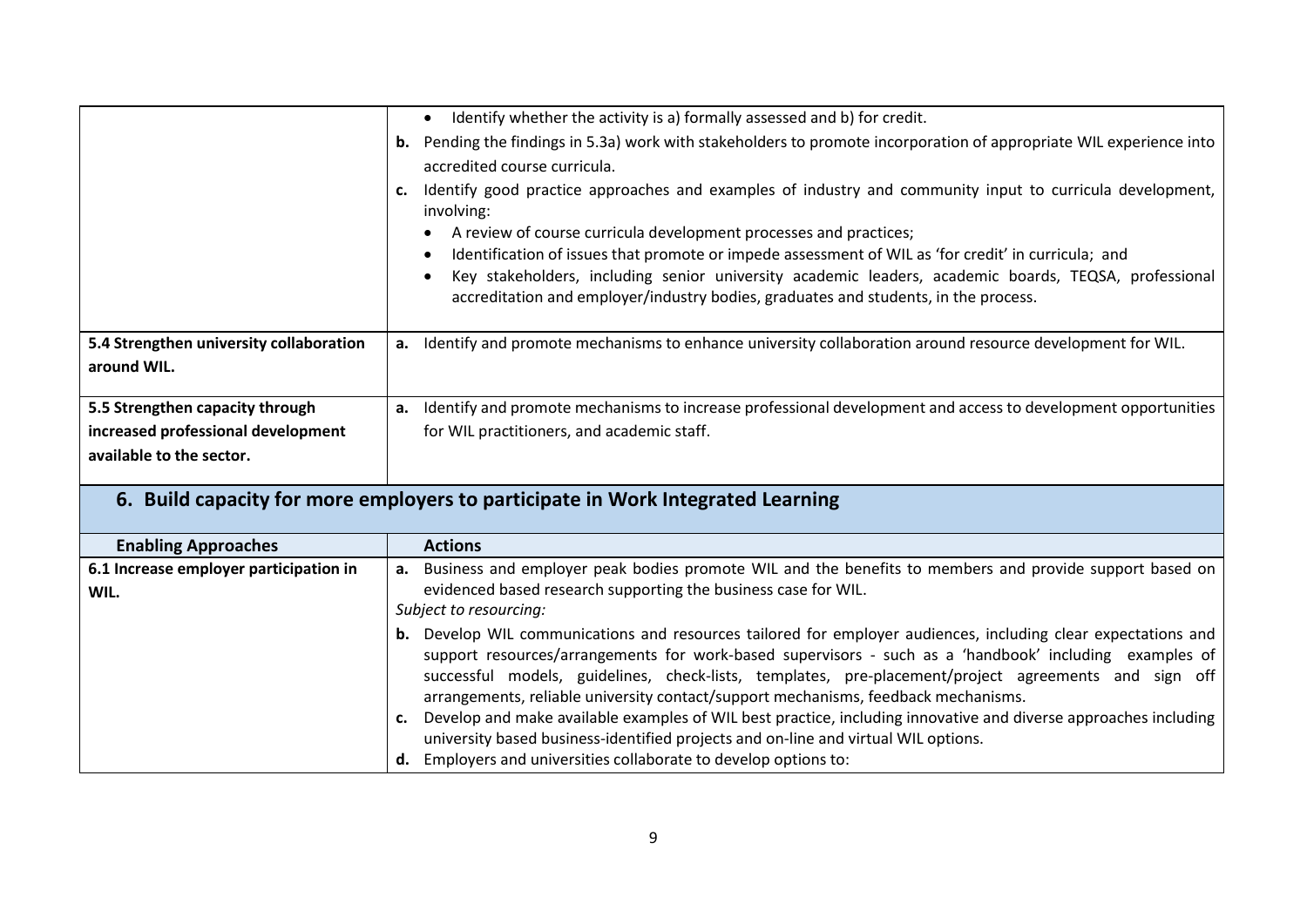|                                                                                | ease administrative loads associated with establishing WIL placements (such as facilitating streamlined student<br>and employer matching);<br>investigate options to better align placement (or project) scheduling and duration to optimise participation<br>opportunities and learning value for the student; minimise workplace disruption/optimise employer benefit;<br>and<br>facilitate the input of employers into placement design.                                                                                                                                                                                                                                                                                                                                                                                                                                                                                                                                                                                                                                                                           |
|--------------------------------------------------------------------------------|-----------------------------------------------------------------------------------------------------------------------------------------------------------------------------------------------------------------------------------------------------------------------------------------------------------------------------------------------------------------------------------------------------------------------------------------------------------------------------------------------------------------------------------------------------------------------------------------------------------------------------------------------------------------------------------------------------------------------------------------------------------------------------------------------------------------------------------------------------------------------------------------------------------------------------------------------------------------------------------------------------------------------------------------------------------------------------------------------------------------------|
| <b>6.2 Increase Small and Medium</b><br>Enterprise (SME) participation in WIL. | Draw on available research and stakeholder expertise to develop, trial and increase WIL participation among<br>а.<br>Australia's large and diverse SME sector:                                                                                                                                                                                                                                                                                                                                                                                                                                                                                                                                                                                                                                                                                                                                                                                                                                                                                                                                                        |
|                                                                                | Develop tailored information and resources, case studies, support and engagement options (e.g. university-                                                                                                                                                                                                                                                                                                                                                                                                                                                                                                                                                                                                                                                                                                                                                                                                                                                                                                                                                                                                            |
|                                                                                | based projects, tied to enterprise need, multi-enterprise and/or multi-discipline projects and virtual/on-line<br>options).                                                                                                                                                                                                                                                                                                                                                                                                                                                                                                                                                                                                                                                                                                                                                                                                                                                                                                                                                                                           |
| 6.3 Develop WIL in specific and priority                                       | Develop and trial pilots in priority industries/sectors to accelerate WIL growth in:<br>а.                                                                                                                                                                                                                                                                                                                                                                                                                                                                                                                                                                                                                                                                                                                                                                                                                                                                                                                                                                                                                            |
| sectors.                                                                       | Enterprises in the five key sectors identified for Industry Growth Centres under the Government's Industry,<br>Innovation and Competitiveness Agenda (specifically targeting food and agribusiness; mining equipment,<br>technology and services; oil, gas and energy resources; medical technologies and pharmaceuticals; and<br>advanced manufacturing) - noting the Industry Growth Centres are charged with setting strategies and<br>delivering outcomes, including enhancing workforce skills, and have a goal of forging links between industry<br>and Australian research; and<br>Areas of prolonged and/or anticipated major skills shortage or mismatch - such as Science, Technology,<br>Engineering and Maths (STEM) subjects (e.g. physical sciences); Information and communications technology;<br>Financial and Insurance services.<br><b>b.</b> Work with relevant industry bodies and university Deans groups to develop specific discipline, context and host<br>support material.<br>Investigate and promote entrepreneurship and innovation skills development through based WIL, such as:<br>c. |
|                                                                                | pilots that bring entrepreneurs, start-ups and innovative SMEs together with universities, enabling them to<br>access cross-discipline capacity and to direct WIL activity to meet a specific business need.                                                                                                                                                                                                                                                                                                                                                                                                                                                                                                                                                                                                                                                                                                                                                                                                                                                                                                          |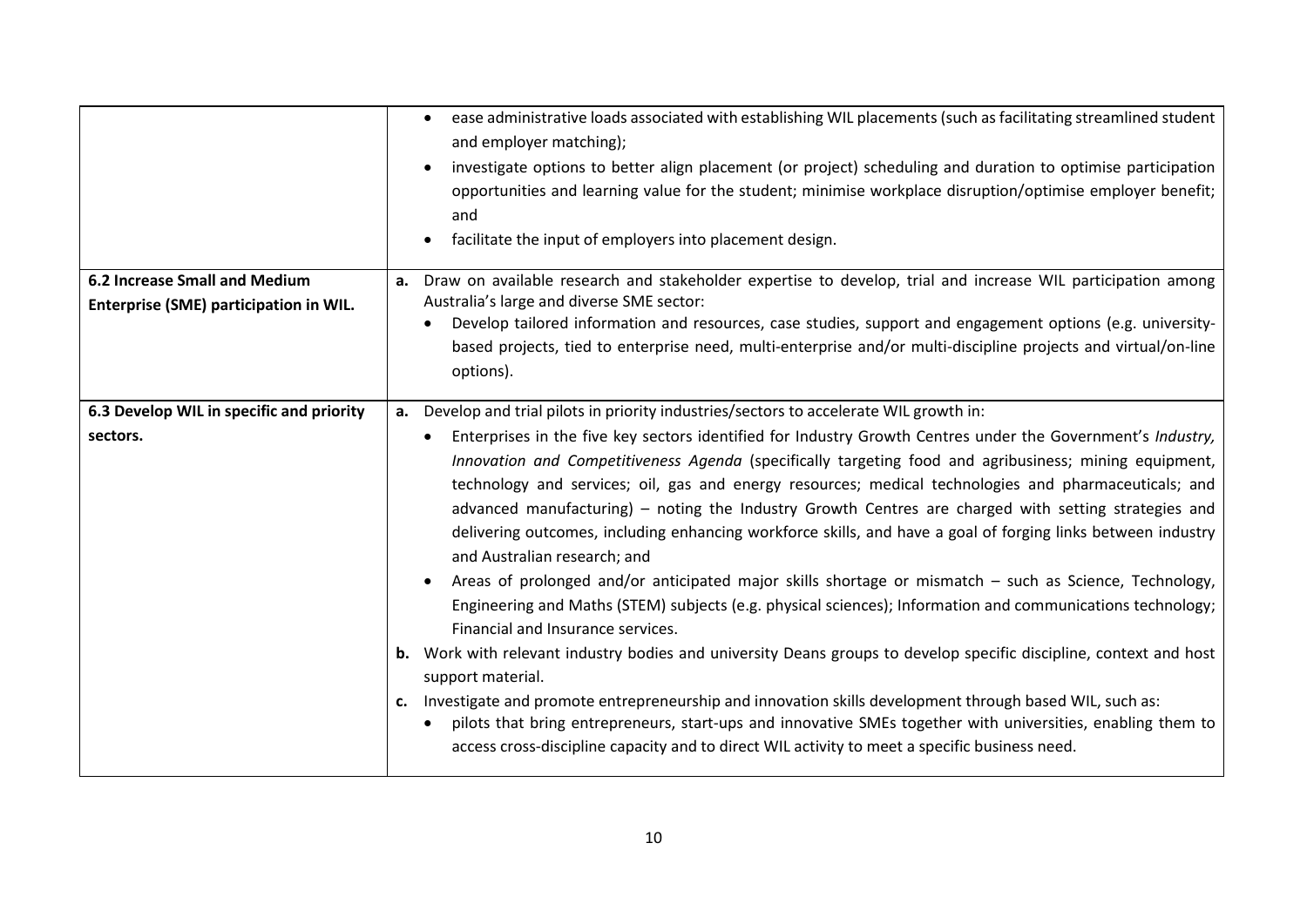| 6.4 Build and track employer | <b>a.</b> Incorporate employer participation trends in data collection, research and evaluation strategies – noting it is part $ $ |
|------------------------------|------------------------------------------------------------------------------------------------------------------------------------|
| engagement.                  | of a broader data collection strategy and contains reporting burden (Refer action 1.4).                                            |
|                              | 7. Address equity and access issues to enable students to participate in WIL                                                       |

| <b>Enabling Approaches</b>               | <b>Actions</b>                                                                                                                                                    |
|------------------------------------------|-------------------------------------------------------------------------------------------------------------------------------------------------------------------|
| 7.1 Improve access and equity for        | Develop and disseminate principles, guidelines and implementation strategies to increase access and participation<br>а.                                           |
| students to take-up WIL opportunities.   | in WIL - with particular reference to addressing:                                                                                                                 |
|                                          | the extra costs for students (e.g. housing and transport expenses and foregone earnings) often associated with<br>participation (particularly placements); and    |
|                                          | assistance in managing caring responsibilities, health or other personal needs; and considering                                                                   |
|                                          | factors such as location, re-location, age, visa requirements for students, caring responsibilities etc.                                                          |
|                                          |                                                                                                                                                                   |
|                                          | 8. Increase WIL opportunities for international students and for domestic students to study off-shore                                                             |
| <b>Enabling Approaches</b>               | <b>Actions</b>                                                                                                                                                    |
| 8.1 Increase opportunities for           | Develop and disseminate principles, guidelines and implementation strategies to increase access and participation<br>а.                                           |
| international students to participate in | in WIL for international students.                                                                                                                                |
| WIL.                                     | Address issues identified as constraining opportunities for international students to participate in WIL;<br>b.                                                   |
|                                          | Encourage employer preparedness to accept international students, by:<br>c.                                                                                       |
|                                          | Raising awareness among employers of the benefits of, support for and positive models of engaging<br>international students in WIL (projects and placements); and |

| and Uthers about the status of international students regarding placements, bost study work rights, visas, and |                                                                                                                 |  |  |
|----------------------------------------------------------------------------------------------------------------|-----------------------------------------------------------------------------------------------------------------|--|--|
|                                                                                                                | the reciprocal objectives and benefits of government programmes to promote student mobility and                 |  |  |
|                                                                                                                | employability (See Issues 1.3(d) and 7.1).                                                                      |  |  |
|                                                                                                                | Warkwith ACEN and other koustakeholders to review the role and eperation of third party providers to developing |  |  |

**d.** Work with ACEN and other key stakeholders to review the role and operation of third party providers to developing guidelines for universities with students paying to intern overseas.